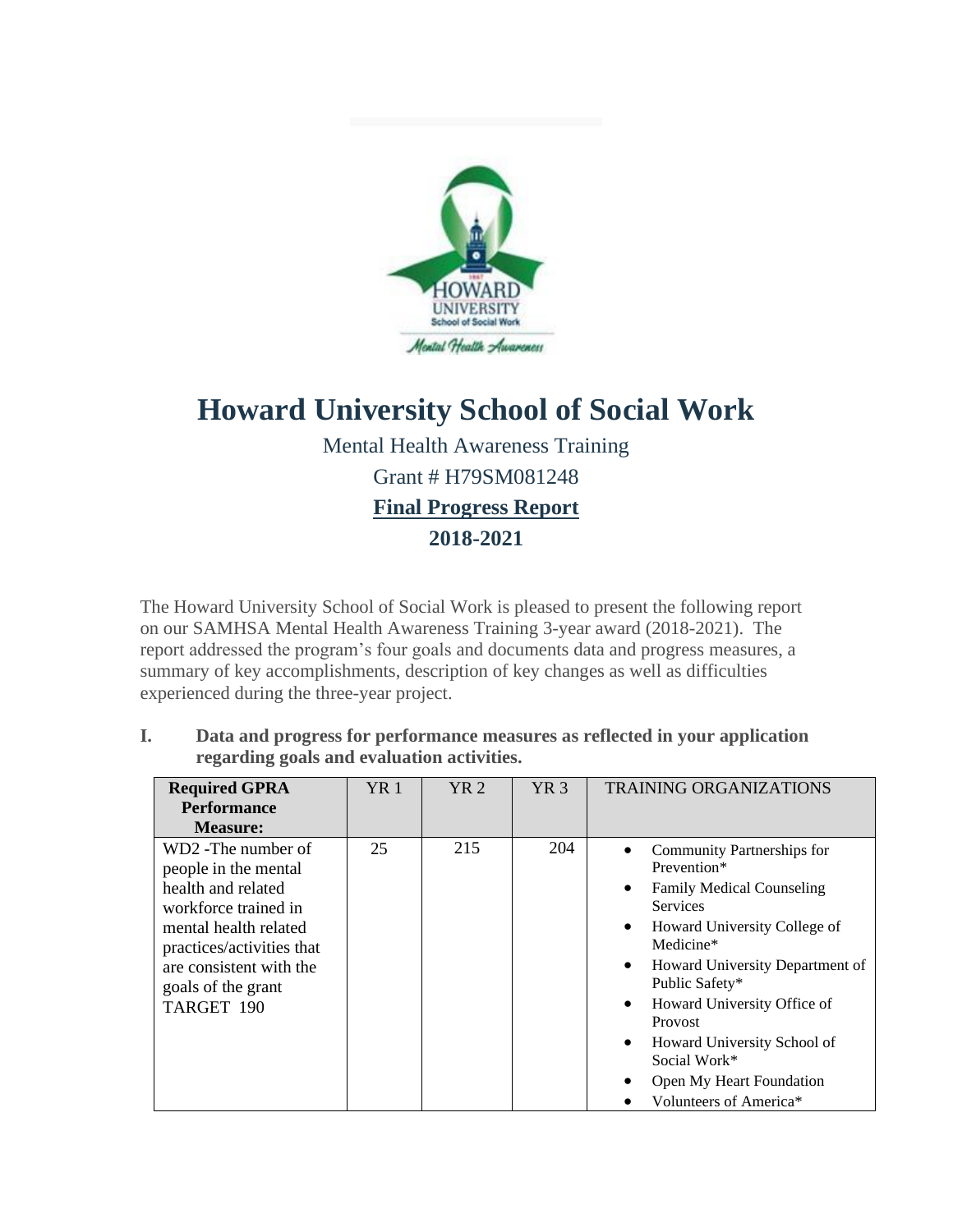| <b>Required GPRA</b><br><b>Performance</b><br><b>Measure:</b>                                                                                                        | YR <sub>1</sub> | <b>YR2</b> | YR <sub>3</sub> | <b>TRAINING ORGANIZATIONS</b>                                                                                                                                                                                                                                                                                                                                                                                                                                                                                                                                                                                                                                                                                                                                       |  |  |
|----------------------------------------------------------------------------------------------------------------------------------------------------------------------|-----------------|------------|-----------------|---------------------------------------------------------------------------------------------------------------------------------------------------------------------------------------------------------------------------------------------------------------------------------------------------------------------------------------------------------------------------------------------------------------------------------------------------------------------------------------------------------------------------------------------------------------------------------------------------------------------------------------------------------------------------------------------------------------------------------------------------------------------|--|--|
| TR1- Required GPRA<br>Performance Measure:<br>The number of<br>individuals whohave<br>received training in<br>prevention of mental<br>healthpromotion.<br>TARGET 190 | 235             | 218        | 301             | Catholic University Residence Life<br>$\bullet$<br>Community Partnership-Coalition<br>$\bullet$<br>for the Homeless <sup>*</sup><br>National Caucus and Center for the<br>$\bullet$<br><b>Black Aged</b><br>Families for Depression<br>$\bullet$<br>Awareness<br>Howard University<br>٠<br>Campus Public Safety*<br>Howard University College of<br>٠<br>Medicine*<br>Howard University Residence Life<br>Howard University School of<br>Business <sup>*</sup><br>Howard University School of<br>$\bullet$<br>Social Work*<br>Multiple Sclerosis Society<br>$\bullet$<br>National Alliance of Residents of<br>$\bullet$<br>Affordable Housing*<br>Office of the Provost<br>$\bullet$<br>Virtual Health Ministry-<br>$\bullet$<br>Washington, DC<br>*Multiple events |  |  |
| R1-Required GPRA<br>Performance Measure:<br>Thenumber of<br>individuals referred to<br>mental health orrelated<br>services                                           | 10              | 412        | 511             | Referrals were made to all the participants<br>in the trainingto the Suicide Prevention<br>Hotline, Veteran's Suicide Prevention<br>Hotline, Mental Health of America<br>website,<br>Additionally, referrals were made<br>to the Howard University<br>Counseling Center for faculty and<br>staff.                                                                                                                                                                                                                                                                                                                                                                                                                                                                   |  |  |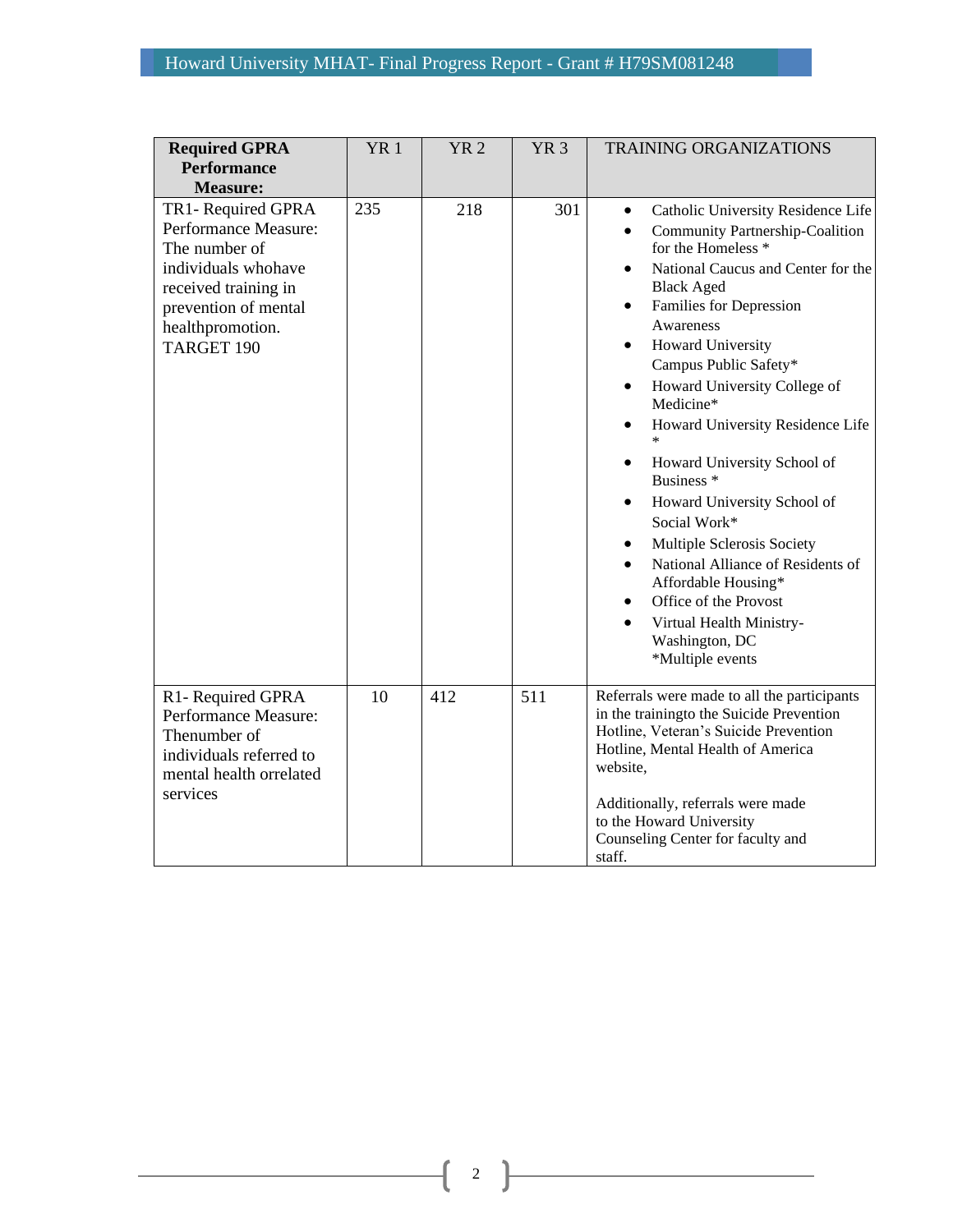# **II. Summary of key program accomplishments.**

| Goal                                                                                                                                                                 | <b>Status</b>                                                                                                                                                                                                                                                                                                    |
|----------------------------------------------------------------------------------------------------------------------------------------------------------------------|------------------------------------------------------------------------------------------------------------------------------------------------------------------------------------------------------------------------------------------------------------------------------------------------------------------|
| Goal 1: To implement the<br>evidenced based Mental Health<br>First Aid awareness program.                                                                            | We were fully successful in implementing the<br>Mental Health First Aid Awareness program at<br>Howard University. MHFA has been delivered to<br>6 units at the university including the School of<br>Social Work, School of Business, Residence Life,<br>Department of Public Safety, and Office of<br>Provost. |
|                                                                                                                                                                      | All these programs requested repeat programs.                                                                                                                                                                                                                                                                    |
| Goal 2: To implement the Mental<br><b>Health First Aide awareness</b><br>training program for HU-DPS and<br>HU-RL personnel.                                         | MHFA and Mental Health Awareness Webinars<br>were offered to Howard University Residence Life<br>and the Department of Public Safety.<br>HU-Residence Life<br>120<br>18<br><b>HU</b> - Public Safety                                                                                                             |
| Goal 3: To develop an electronic<br>referral toolkit for use of campus<br>police and resident assistants<br>when needed to affectively assist<br>students in crisis. | At all trainings, participants were given<br>information on referral. Also, we started using QR<br>codes in emails to training participants to ensure<br>that they had a quick source that they could share<br>with others in need -- Suicide Prevention and<br>Video resources on mental health presentation.   |
|                                                                                                                                                                      | SCAN ME                                                                                                                                                                                                                                                                                                          |
| Goal 4: To develop and<br>implement a mental health<br>awareness training plan.                                                                                      | All the deans of social work programs were sent<br>information on mental health to be shared with<br>their faculty and staff. The information was sent<br>during mental health awareness month.                                                                                                                  |
|                                                                                                                                                                      | Also, a culturally relevant webinar was developed<br>and delivered to various organizations.                                                                                                                                                                                                                     |

 $\begin{pmatrix} 3 \end{pmatrix}$ 

<u> 1980 - Johann Barbara, martxa a</u>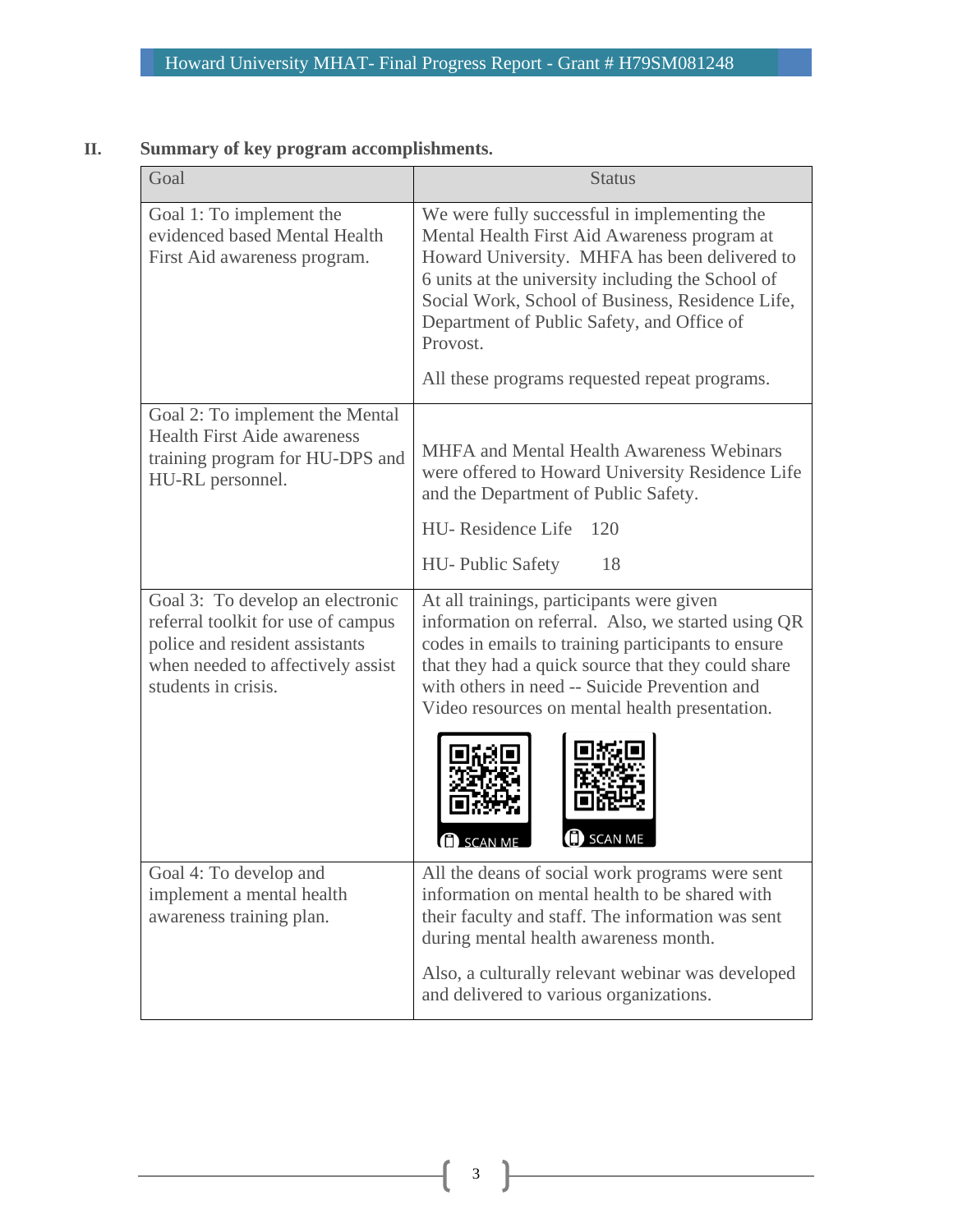### **Project Highlights**

- GPRA Performance Measures: **WD2: 444 TR1:754 R1: 933**
- Provided training to 50% of MSW students (Howard University School of Social Work)
- Conducted training with over 20 organizations and academic units
- Held 99 training events with mental health awareness focus.
- Provided training for over 3,000 participants
- Identified new training partners for suicide prevention grant
- Developed culturally relevant training for African American during Covid-19 pandemic including monograph
- Developed special logo to brand our Mental Health Awareness Training programs

#### *Playback Theatre Townhall Experience- Dailey Innovations*

During this 2-hour session, participants will engage in an interactive and improvisational form of theatre called Playback Theatre. This Playback Theatre Townhall Experience features a 60-minute performance by an international theatre company. During the show, a person from the group tells a true, personal story, then chooses from a variety of professional performers to replay the experience. The conductor guides the "teller'" through this innovative storytelling process. It specially addresses mental health during Covid-19 pandemic.

| Key Staff           | Role                          | Email Address           | Phone<br>Number |
|---------------------|-------------------------------|-------------------------|-----------------|
| Dr. Sandra          | Project Director              | secrewe@howard.edu      | 202-806-7311    |
| <b>EdmondsCrewe</b> | (February-September<br>2020)  |                         |                 |
| Dr. Janeen Cross    | Co-Principal                  | Janeen.cross@howard.edu | 202-806-7300    |
|                     | <b>Investigator</b> (February |                         |                 |
|                     | -September 2020)              |                         |                 |
| Ms. Cheryl Spann    | <b>Training Coordinator</b>   | cheryl.spann@howard.edu | 202-806-7300    |
|                     | (February 2021-               |                         |                 |
|                     | September 2021)               |                         |                 |
| Ms. Dana Hector     | Director of Sponsored         | dhector@howard.edu      | 202-806-5228    |
|                     | Programs                      |                         |                 |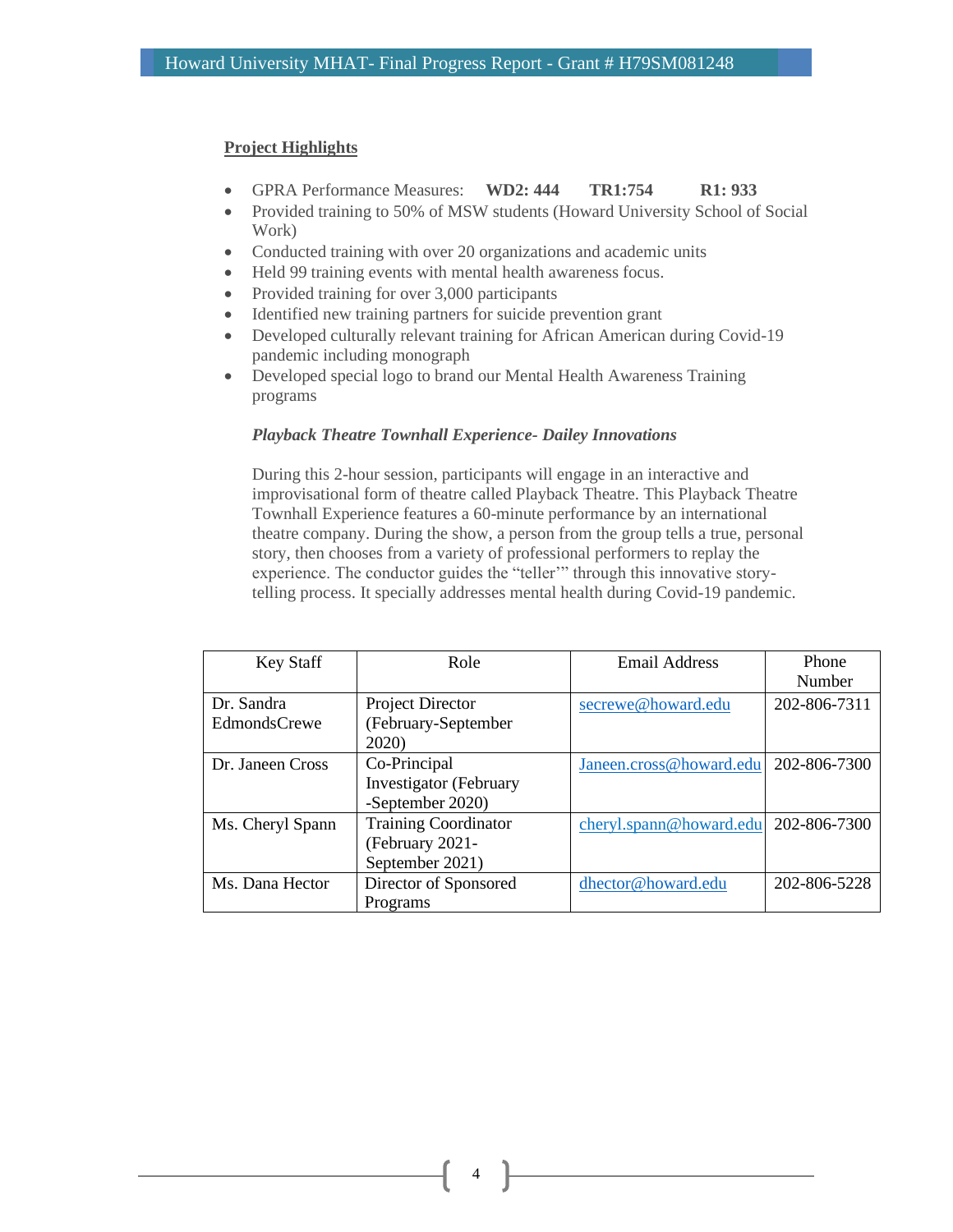## **III. Description of the changes, if any, that were made to the project that differ from the application.**

The Principal Investigator (Project Director) retired in 2019. The co-PI, Dr. Sandra Edmonds Crewe assumed leadership role and added a new co-principal investigator, Dr. Janeen Cross. Both Dr. Crewe and Dr. Cross were already working on the project, thus the transition was not disruptive. Also, the project assistant resigned and a new training coordinator, Ms. Cheryl Spann joined team in February 2021, during pandemic.

As a result of the physical distancing required by COVID-19 pandemic, the delivery of Mental Health First Aid courses was suspended between March 2020-August 2021. The training was resumed in August 2021 after two trainers completed the virtual course training and became certified

To address the disruption of the MHFA training, the program started to deliver Mental Health Awareness Training via two-hour webinars focused on African Americans and Mental Health during COVID-19 pandemic. Additionally, the PIs presented segments of mental health awareness training in other professional development activities. All these opportunities included referrals to the audience.

There was also a monograph written on Mental Health and African Americans during COVID-19. The monograph has been widely disseminated and is also on our website. [Racism and Mental Health SSW Black Perspective Monograph 3.pdf \(howard.edu\).](http://socialwork.howard.edu/sites/socialwork.howard.edu/files/Racism%20and%20Mental%20Health%20%20SSW%20Black%20Perspective%20Monograph%203.pdf)

We also used playback theatre to engage the social work community in addressing stressors and mental health concerns during the COVID-19 pandemic.

**IV. Description of any difficulties and/or problems encountered in achieving planning goals and objectives including barriers to accomplishing program objectives, and actions to overcome barriers or difficulties.**

As previously stated, COVID-19 disrupted the delivery of Mental Health First Aid Training for over one year. This required the development of new training approaches using webinars. While we completed our GPRA target, we did not train as many resident leaders or public safety officers as proposed. Students were not on campus and the university operated remoted for three semesters. While this was a challenge, we used webinars and other strategies such as the monograph to disseminate information on mental health awareness in the African American Community.

Also, we experienced difficulties with tracking referrals. The system set up was not effective. While we gathered some satisfaction survey data, we did not have a count of referrals made by individuals that we trained. We did make referrals to every trainee who participated in our classes or webinars. Each participant received information on referrals related to mental health and suicide prevention.

We discussed the challenges with referrals with our PROJECT Officer and implemented guidance offered.

5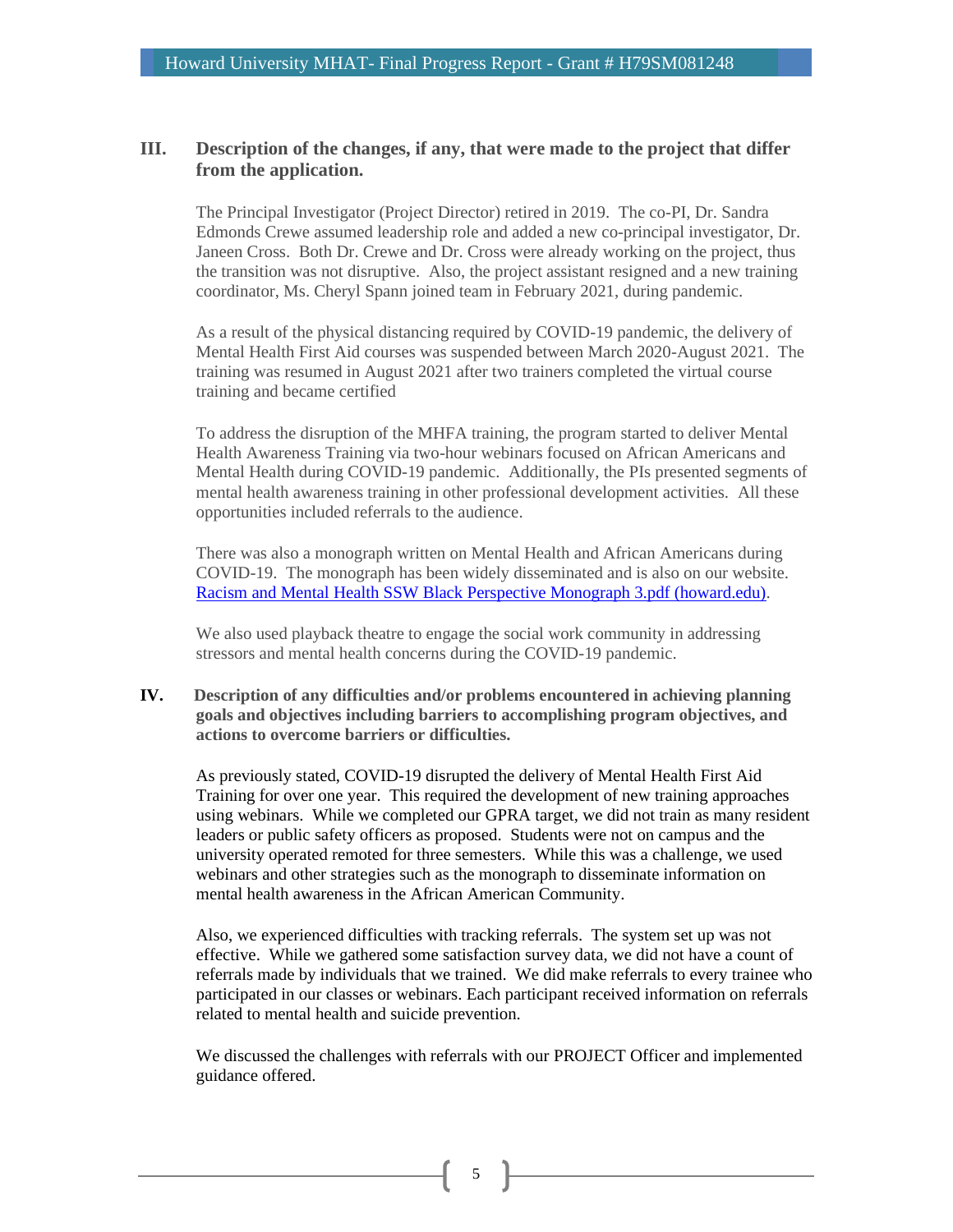We experienced technology glitches with the project director's account associated with these data was corrupted and a new account set up. Unfortunately, to date, the data has no been retrieved. Also, the university had a ransomware attack, and this also negatively impacted our ability to electronically collect data.

We did not expend all the awarded funds because webinars were not as expensive to deliver. Also travel, etc., was not possible. The other reason for under spending was the inability to support PD students in the manner planned. Stipends were not allowed, and this is the major vehicle for supporting graduate education. Although wages were possible, it was more difficult to manage this method of payment in our university structure for graduate education.

## **Summary of Training Events (2018-2021)**

| Year 1- 301 Training Participant          | 11 events |
|-------------------------------------------|-----------|
| <b>Year 2-</b> 508 Training Participants  | 18 events |
| <b>Year 3-2,196 Training Participants</b> | 20 events |

- Training included the traditional evidenced based in person and virtual Mental Health First Aid Awareness (MHFA)
- A 2-hour webinar was developed to specifically address Mental Health in the African American Community during the Covid-19 pandemic. These were delivered via webinars to agencies/individuals across the country
- Segments of the 2-hour mental health awareness seminars were presented during larger conference events (segments were either integrated throughout or 1-hour segments).
- A 2-hour Playback Theatre Townhouse experience webinar focused on mental health and COVID-19.

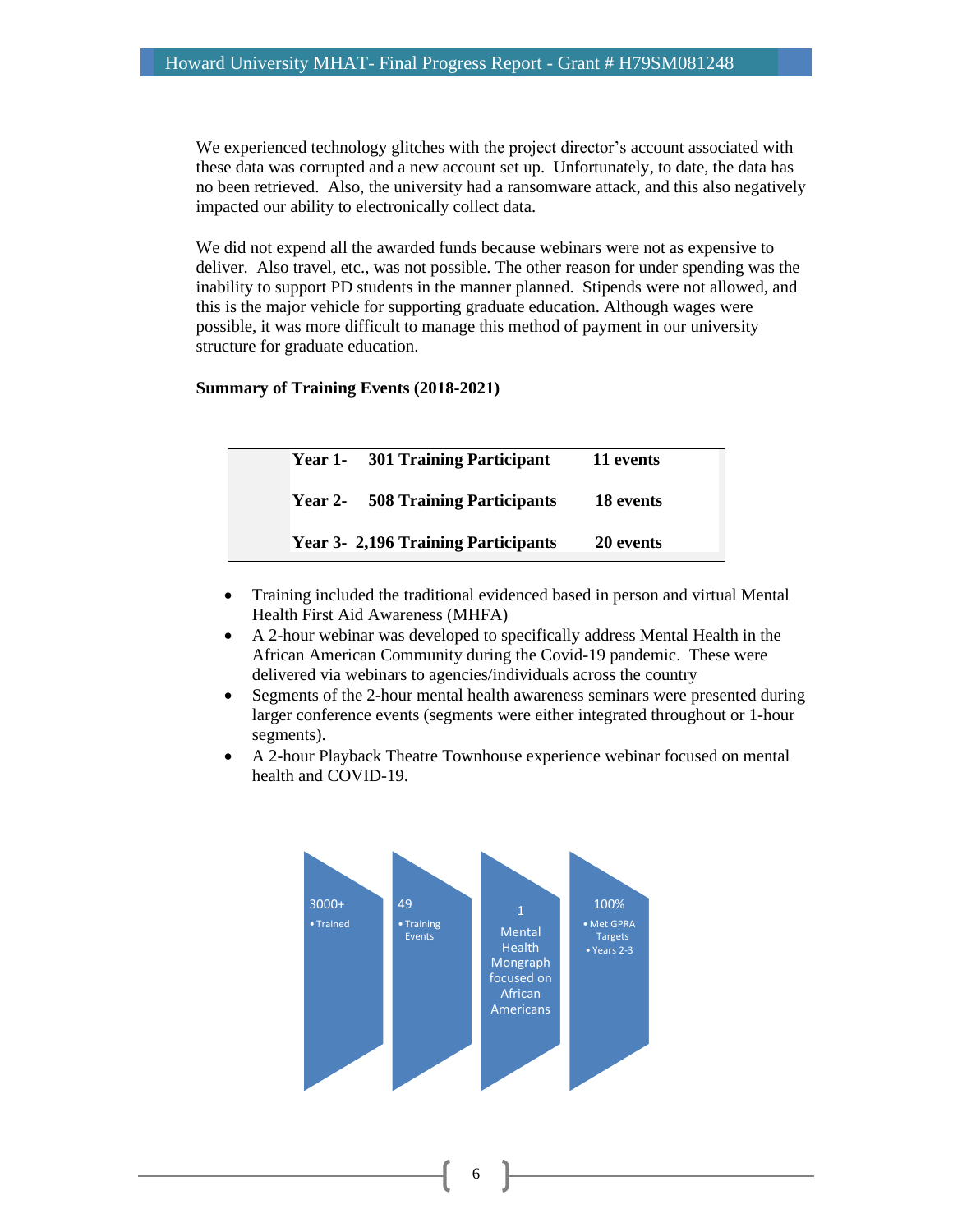| <b>Date</b>             | <b>Type Training</b> | <b>Topic/Audience</b>                                                                                                                 | <b>Number</b><br><b>Attendees</b> |
|-------------------------|----------------------|---------------------------------------------------------------------------------------------------------------------------------------|-----------------------------------|
| <b>YEAR 1- Subtotal</b> |                      |                                                                                                                                       | 301                               |
|                         | <b>MHFA</b>          | Howard University Department of Public Safety-<br>Leadership (5) plus 6 (MISC)                                                        | 11                                |
|                         | <b>MHFA</b>          | Howard university Residence Life-Resident Assistants- 4<br>sessions                                                                   | 120                               |
|                         | <b>MHFA</b>          | Howard University School of Business- Student Leaders                                                                                 | 16                                |
|                         | <b>MHFA</b>          | Howard University School of Social Work - New MSW<br><b>Students</b>                                                                  | 29                                |
| D                       | <b>MHFA</b>          | Catholic University of America Residence Life                                                                                         | 15                                |
|                         | <b>MHFA</b>          | Catholic University Resident Assistants - 2 sessions                                                                                  | 55                                |
|                         | <b>MHFA</b>          | Family and Medical Counseling Services, Washington,<br>DC                                                                             | 25                                |
| <b>YEAR 2- Subtotal</b> |                      |                                                                                                                                       | 508                               |
| 10/26/2019              | <b>MHFA</b>          | Howard University College of Medicine- Staff and<br>Students                                                                          | 11                                |
| 11/04/2019              | <b>MHFA</b>          | Howard University Hospital                                                                                                            | $8\,$                             |
| 11/16/2019              | <b>MHFA</b>          | Howard University College of Medicine                                                                                                 | 18                                |
| 12/03/2019              | <b>MHFA</b>          | Howard University College of Medicine                                                                                                 | 60                                |
| 12/29/2020              | <b>MHFA</b>          | Howard University Hospital                                                                                                            | 6                                 |
| 02/05/2019              | <b>MHFA</b>          | Medically Assisted Training Clinic (HIPS)                                                                                             | $\overline{7}$                    |
| 02/11/2020              | <b>MHFA</b>          | National Multiple Sclerosis Society                                                                                                   | $\sqrt{8}$                        |
| 02/25/2020              | <b>MHFA</b>          | Next Step Public Charter School                                                                                                       | 21                                |
| 03/01/2020*             | <b>NO TRAINING</b>   | Covid-19 Shut Down- Developed Webinar                                                                                                 |                                   |
| 05/13/2020              | <b>MHAT</b> Webinar  | Volunteers of America (52) Howard University Staff (4)                                                                                | 56                                |
| 05/21/2020              | <b>MHAT</b> Webinar  | National Alliance of Affordable and Assisted Housing                                                                                  | 39                                |
| 05/27/2020              | <b>MHAT</b> Webinar  | <b>Volunteers of America</b>                                                                                                          | 50                                |
| 06/26/2020              | <b>MHAT</b> Webinar  | Howard University School of Social Work-<br><b>Office Field Education</b>                                                             | 61                                |
| 06/30/2020              | <b>MHAT</b> Webinar  | National Caucus for the Black Aged                                                                                                    | 15                                |
| 07/10/2020              | <b>MHAT</b> Webinar  | Virtual Health Ministry, Washington, DC                                                                                               | 75                                |
| 08/11/2020              | <b>MHAT</b> Webinar  | Howard University School of Business Resident Leaders                                                                                 | 32                                |
| 09/26/2020              | MHAT Webinar*        | Open My Heart Foundation                                                                                                              | 16                                |
| 09/28/2020              | MHAT Webinar*        | Community Partnership-Navigating Discomfort<br>Homepage - The Community Partnership (community-<br>partnership.org)                   | 33                                |
| <b>YEAR 3- Subtotal</b> |                      |                                                                                                                                       | 2,196                             |
| 10/26/2020              | <b>MHFA Virtual</b>  | <b>MHFA-MSW Students</b>                                                                                                              |                                   |
| 10/26/2020              | MHAT Webinar*        | Community Partnership-Navigating Discomfort<br>Homepage - The Community Partnership (community-<br>partnership.org)                   | 33                                |
| 11/13/2020              | <b>MHAT</b> Webinar  | <b>Social Work Educators</b>                                                                                                          | 20                                |
| 11/16/2020              | MHAT Webinar *       | <b>Community Partnership-Navigating Discomfort</b><br>Homepage - The Community Partnership (community-<br>partnership.org)            | 34                                |
| 11/18/2020              | MHAT Webinar *       | Family Caregivers Depression Seminar<br>Webinars on Adult Mental Health - Families for<br>Depression Awareness (familyaware.org)      | 90                                |
| 11/19/2020              | MHAT Webinar *       | Suicide Prevention-85 <sup>th</sup> Anniversary-Keynote85th<br><b>Anniversary Celebration   School of Social Work</b><br>(howard.edu) | 177                               |

 $\begin{pmatrix} 7 \end{pmatrix}$ 

<u> 1980 - Johann Barbara, martxa a</u>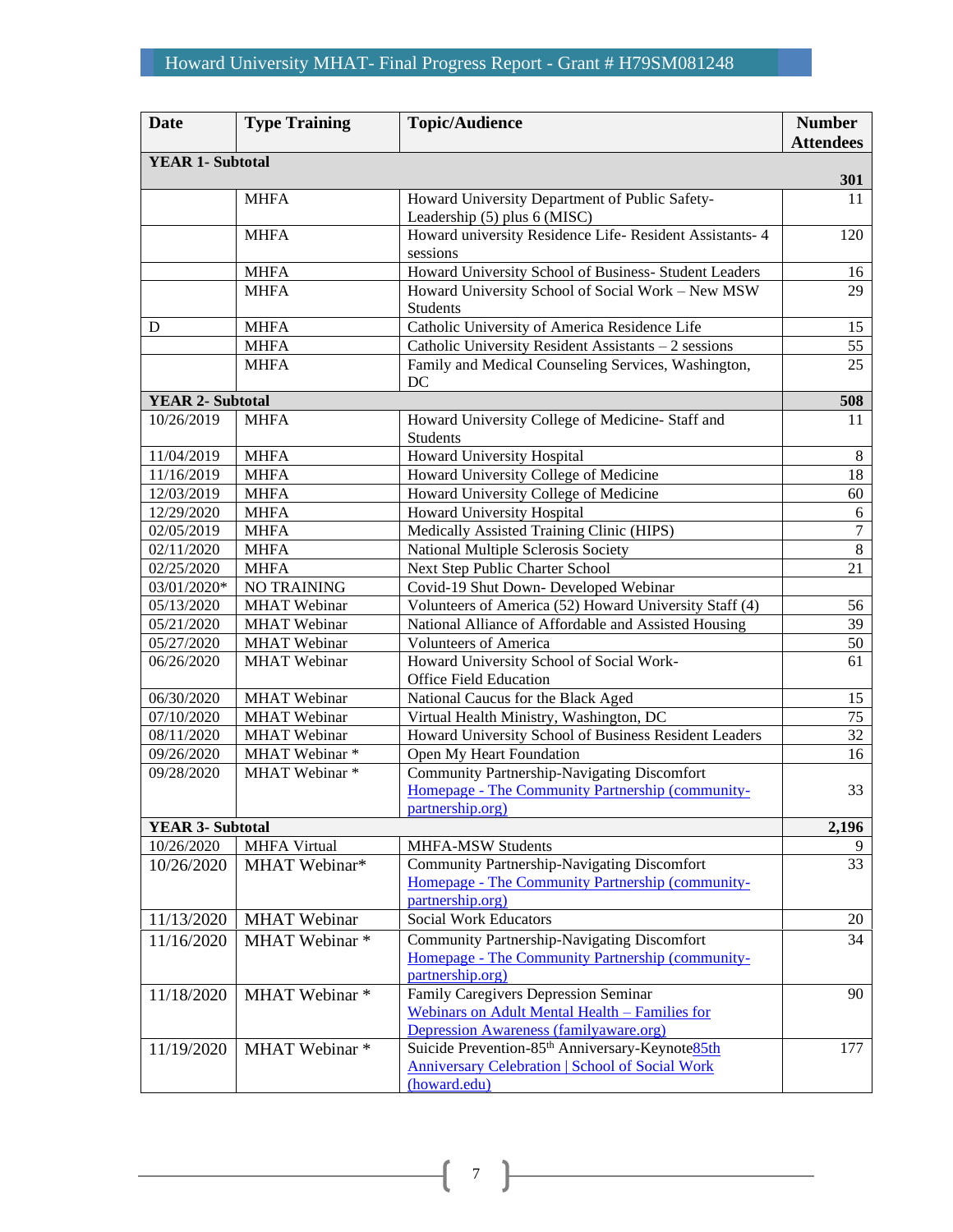| <b>Date</b>       | <b>Type Training</b>                                                           | <b>Topic/Audience</b>                                      | <b>Number</b><br><b>Attendees</b> |  |
|-------------------|--------------------------------------------------------------------------------|------------------------------------------------------------|-----------------------------------|--|
| YEAR <sub>3</sub> |                                                                                |                                                            |                                   |  |
| Continued         |                                                                                |                                                            |                                   |  |
| 11/23/2020        | <b>MHAT</b> Webinar                                                            | HU Campus Public Safety                                    | 13                                |  |
| 12/04/2020        | MHAT Webinar*                                                                  | Right at Home- Today's Geriatric Medicine Magazine         | 1,500                             |  |
|                   |                                                                                | <b>Today's Geriatric Medicine - Webinars</b>               |                                   |  |
|                   |                                                                                | (todaysgeriatricmedicine.com)                              |                                   |  |
| 01/21/2021        | <b>MHFA Virtual</b>                                                            | <b>HU Graduate Students</b>                                | 10                                |  |
|                   | Training                                                                       |                                                            |                                   |  |
| 02/25/2021        | <b>MHAT</b> Webinar                                                            | HU Graduate Students, Faculty, Staff                       | 11                                |  |
| 04/29/2021        | <b>MHFA Virtual</b>                                                            | HUSSW and College of Medicine, Bowie State                 | 58                                |  |
|                   | Training                                                                       | University, University District of Columbia,               |                                   |  |
|                   |                                                                                | Empowerment Center, and a Foster Parent                    |                                   |  |
| 08/10/2021        | MHAT Webinar*                                                                  | Howard University School of Business                       | 75                                |  |
| 08/18/2021        | MHAT Webinar*                                                                  | Office of the Provost-New Faculty and Staff                | 59                                |  |
| 09/10/2021        | <b>MHFA Virtual</b>                                                            | HUSSW MSW Students- Field Education I                      | 17                                |  |
|                   | Training                                                                       |                                                            |                                   |  |
| 09/17/2021        | <b>MHFA Virtual</b>                                                            | HUSSW MSW Students- Field Education I                      | 20                                |  |
|                   | Training                                                                       |                                                            |                                   |  |
| 09/21/2021        | MHAT-Playback                                                                  | Playback Townhall Experience-Mental Health                 | 12                                |  |
|                   | Theatre                                                                        | Professionals Dailey Innovations, Inc. - Transformation is |                                   |  |
|                   |                                                                                | on the Horizon (daileyinnovationsinc.com)                  |                                   |  |
|                   |                                                                                | https://www.youtube.com/watch?v=OTXbHwdcWkc                |                                   |  |
| 09/22/2021        | <b>MHAT-Playback</b>                                                           | Playback Townhall Experience-Mental Health                 | 5                                 |  |
|                   | Theatre                                                                        | Professionals                                              |                                   |  |
| 09/24/2021        | <b>MHFA Virtual</b>                                                            | HUSSW MSW Students- Field Education I                      | 14                                |  |
|                   | Training                                                                       |                                                            |                                   |  |
| 09/25/2021        | MHAT-Playback                                                                  | Playback Townhall Experience-Mental Health                 | 17                                |  |
|                   | Theatre                                                                        | Professionals                                              |                                   |  |
| 09/28/2021        | <b>MHAT-Playback</b>                                                           | Playback Townhall Experience-Mental Health                 | 22                                |  |
|                   | Theatre                                                                        | Professionals                                              |                                   |  |
|                   | 3,005<br><b>GRAND TOTAL (YEARS 1-3) Includes MHFA, MHAT, and MHAR Segments</b> |                                                            |                                   |  |

NOTE: This report includes data that was not included in quarterly reports. This is because some of the training segments were less than an hour and considered as segments—not full trainings. Also, there were several trainings that appeared to be inadvertently left off quarterly reports. The change in PI/Project director resulted in a change in data collection/reporting. This final report included a review of all the yearly reports and the SPARS quarterly reports. This process pointed out a few variances in reporting that have been included in this final report.

Report prepared by: Sandra Edmonds Crewe Principal Investigator and Project Director [secrewe@howard.edu](mailto:secrewe@howard.edu)  12/28/2021

8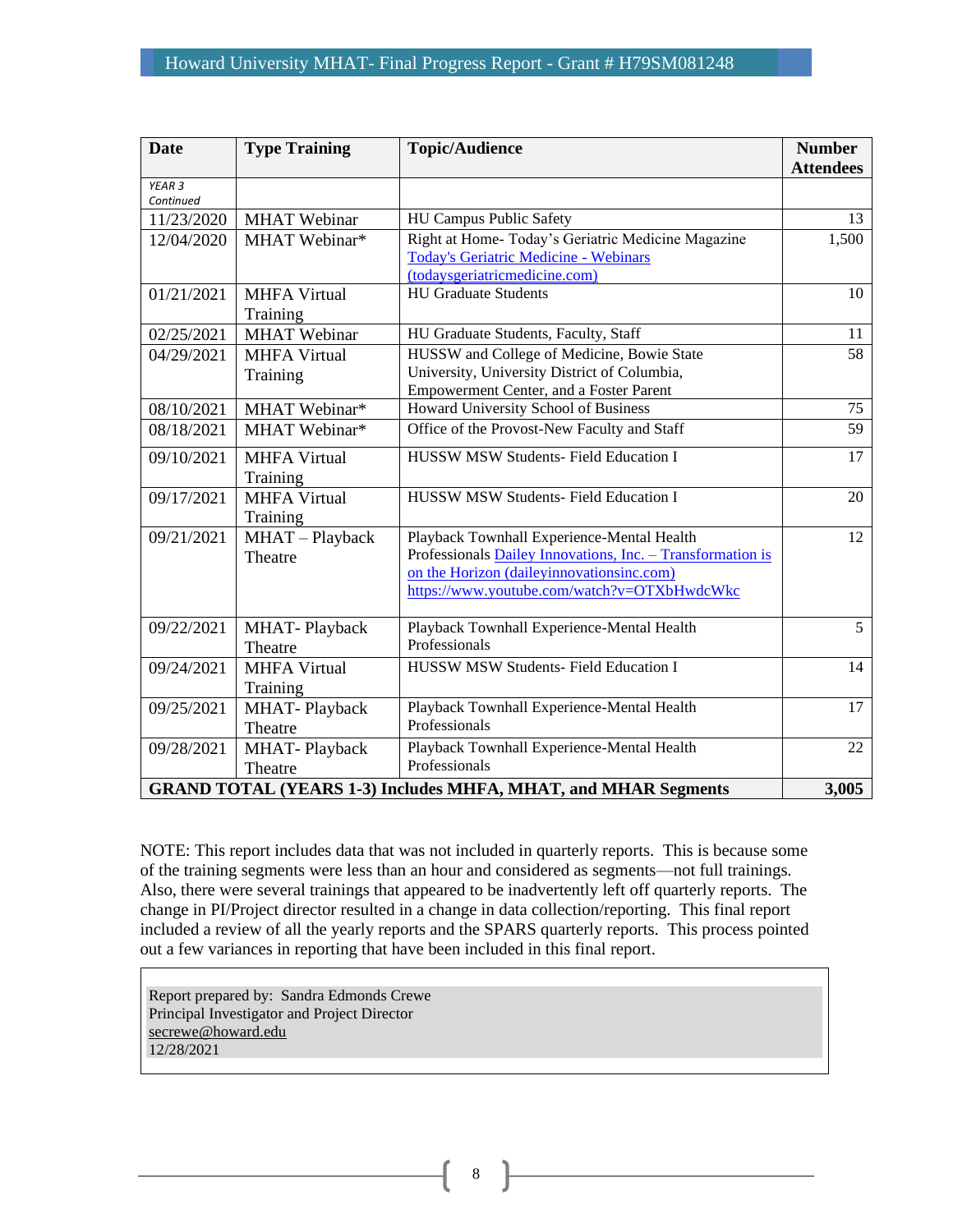[Racism and Mental Health SSW Black Perspective Monograph 3.pdf \(howard.edu\)](http://socialwork.howard.edu/sites/socialwork.howard.edu/files/Racism%20and%20Mental%20Health%20%20SSW%20Black%20Perspective%20Monograph%203.pdf)

# THE BLACK PERSPECTIVE MONOGRAPH 3: Addressing the COVID-19 Pandemic through an Examination of Mental Health and Health Disparities in the Black Community



**HOWARD UNIVERSITY SCHOOL OF SOCIAL WORK** The E. Franklin Frazier Center for Social Work Research **An Inabel Burns Lindsay Social Justice** at the Crossroads Monograph 2020

**Co-Editors** Ruby M. Gourdine, Professor, DSW, LICSW, LCSW Janeen E. Cross, Assistant Professor, DSW, MSW, LICSW, LCSW-C

> Sandra Edmonds Crewe, PhD, MSW, ACSW, Dean www.socialwork.howard.edu

Copies of slide presentations, Playback Theatre evaluation, and other evaluation documents are available upon request.

9